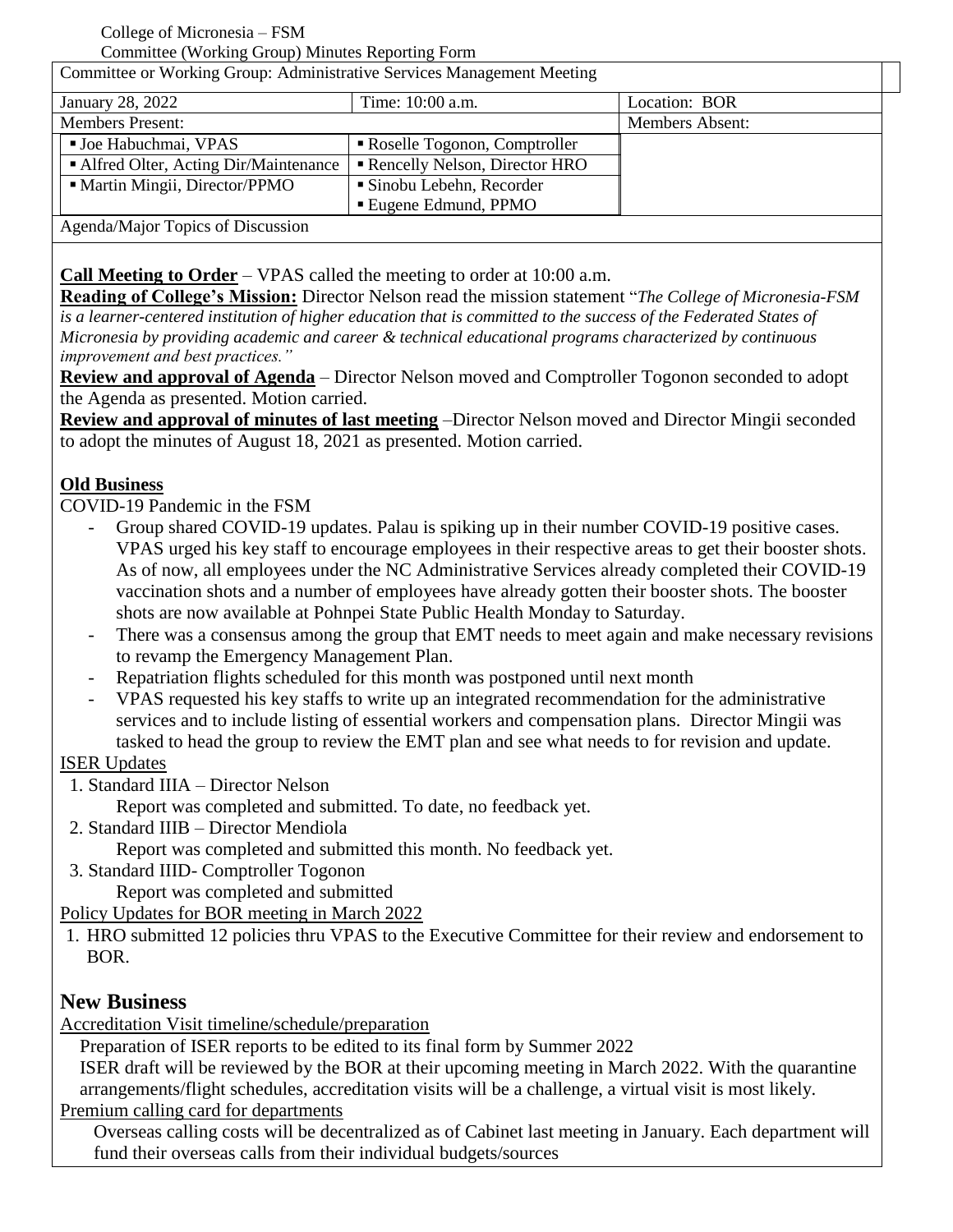Signage Projects

Prioritized naming of 16 buildings at National Campus and install Energy Saving signs around the campus. Met with vendors for quotations. Identify fall-out areas during emergency disasters. All signs to be installed prior to the accreditation visit.

Yap Campus already installed signs on classroom buildings

Purchase of Microix Module under MIP for online purchase orders routing approval

Payment to vendor is already processed today. After installation of the module, training will be conducted for all staff across the college who are responsible for procurement of goods and services.

The existing HR Module in the MIP was removed and a new program is impending. ITO Director's was delegated to work with HRM consultant on a new HR module.

# Division Highlights

# **Maintenance**

COVID-19 Projects Funded by the CARES ACT Funds:

Chuuk Campus Perimeter Fencing Project

Construction contract is ongoing. Change order from contractor for a 60-day extension due to delayed shipment of construction materials. There was also relocation of the fence line between the campus perimeter and the adjacent land owner.

Yap Campus Perimeter Fencing Project

Construction work is ongoing and completion is due April 2022.

Yap Campus Onsite Electrical Distribution System with Backup Generator –

The contract document is being routed for signatories.

Kosrae Campus Perimeter Fencing Project –

Bid review was conducted and Senny's Construction Company was awarded on February 9, 2022. Project will commence upon final signing of the contract.

Kosrae Onsite Electrical Distribution System with Backup Generator –

No Bid was received during the bidding period. College is currently working with local contractors for quotation.

CTEC Perimeter Fencing Project –

Contract was awarded to A & P Enterprises, Inc. Construction will start on February 1, 2022 and proposed to complete on June 1, 2022.

National Campus Bookstore Extension –

Contract was awarded to Delco Construction Company and will commence December 14, 2021. Scheduled completion date is March 15, 2022.

The following projects funded under the Infrastructure Maintenance Funds include:

Chuuk Campus Bldg. K - Library Roof Replace & Renovation Project – Construction is ongoing and is currently at 50% completion.

CTEC Classrooms 1-4 Roof Replacement & Renovation & CTEC Administration Floor Repair. Both projects were awarded to RS Roque Architects & Construction Services. Contract is being processed.

VPAS and Acting Director Olter will conduct a walk-about inspection on the NC facilities for repair needs. Container for Business Office and PPMO is now installed and needs concrete flooring

# **Business Office**

Audit for Fiscal Year 2021 will consume more time than usual as a new sets of auditors will be doing the audit. The current group is exiting; however, they will conduct orientation/familiarization for the new set during the audit.

BO is facing challenges with other departments being not compliant on the fiscal policy.